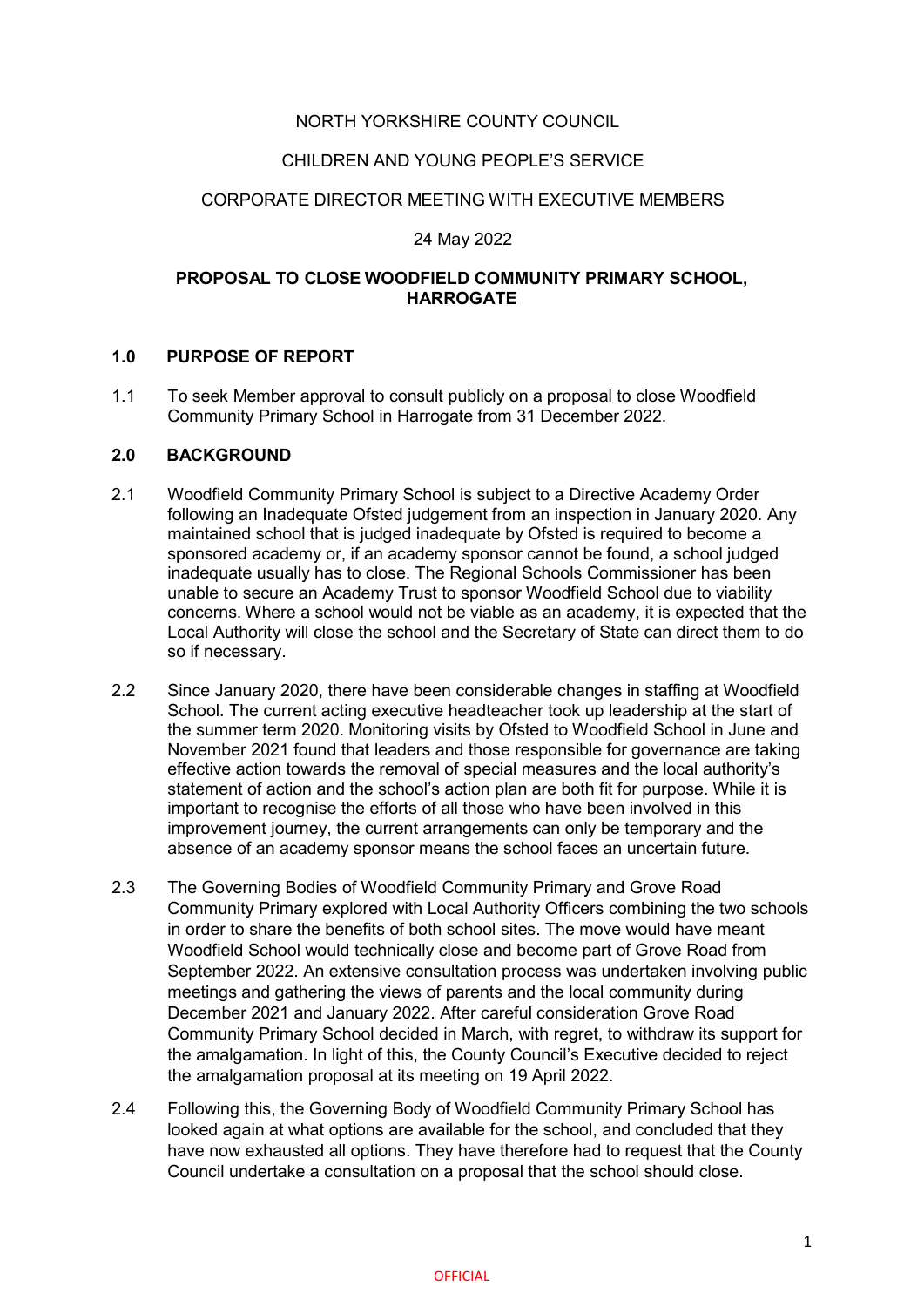# **3.0 SCHOOL PLACE SUFFICIENCY**

3.1 As at 12 May 2022 there were 37 pupils of mainstream school age at Woodfield Community Primary School. Current pupil numbers in each year group (as at 12 May) are set out below.

| Year group        | Woodfield |
|-------------------|-----------|
| 2021-22           | School    |
| Reception         | 4         |
| Year 1            |           |
| Year <sub>2</sub> |           |
| Year <sub>3</sub> | 2         |
| Year 4            | 8         |
| Year <sub>5</sub> | 4         |
| Year <sub>6</sub> | 11        |
| Total             | 37        |

The school also offers nursery provision for children aged 3 and 4, and there are nine children in nursery.

- 3.2 Children living in the Woodfield school catchment area attend a range of primary schools, reflecting the choice of schools available nearby. There were 349 primaryaged pupils living in the Woodfield School catchment area in October 2020 and only 6% attended Woodfield School. Children also attended a range of other schools, including Richard Taylor CE (24%), Bilton Grange (22%) and Grove Road (16%).
- 3.3 Woodfield School has capacity for 150 pupils, although the school has been operating with fewer pupils than this for a number of years. There are no significant housing permissions within the Woodfield School catchment area, although there are several housing developments underway or planned in neighbouring school catchment areas. If the closure proposal went ahead, there would be a reduction of 150 primary school places available in the local area. Appendix 1 provides further details on pupil forecasts. Given current forecasts, including the likely demand from new housing, and current patterns of parental preference, there would appear to be sufficient primary places available in the local area, should the closure of Woodfield School be approved, as overall birth rates are falling in Harrogate district, and pupils living in the Woodfield School catchment area already attend a wide variety of primary schools.
- 3.4 There are a range of primary schools close to Woodfield. Across the local area there are places available for all the pupils currently at Woodfield Community Primary School, although some schools will be fuller than others in some year groups. The most recent admissions round, for entry to the reception year group in September 2022, continued the recent trend of general surplus capacity with the majority of local schools undersubscribed for the normal year of entry.
- 3.5 The Local Authority and the School have agreed that, subject to the Executive Member agreeing to start the consultation process, an admissions preference exercise should be undertaken for parents of pupils currently attending the school. Through this exercise parents/carers would be asked to apply for the preferred school that they would like their child to transfer to in the event of closure, or earlier if that is their wish. Once the full picture of all preferences is known, the LA would liaise with the schools regarding potential allocations, and seek to meet the highest stated preferences wherever possible. The overall intention would be to ensure fairness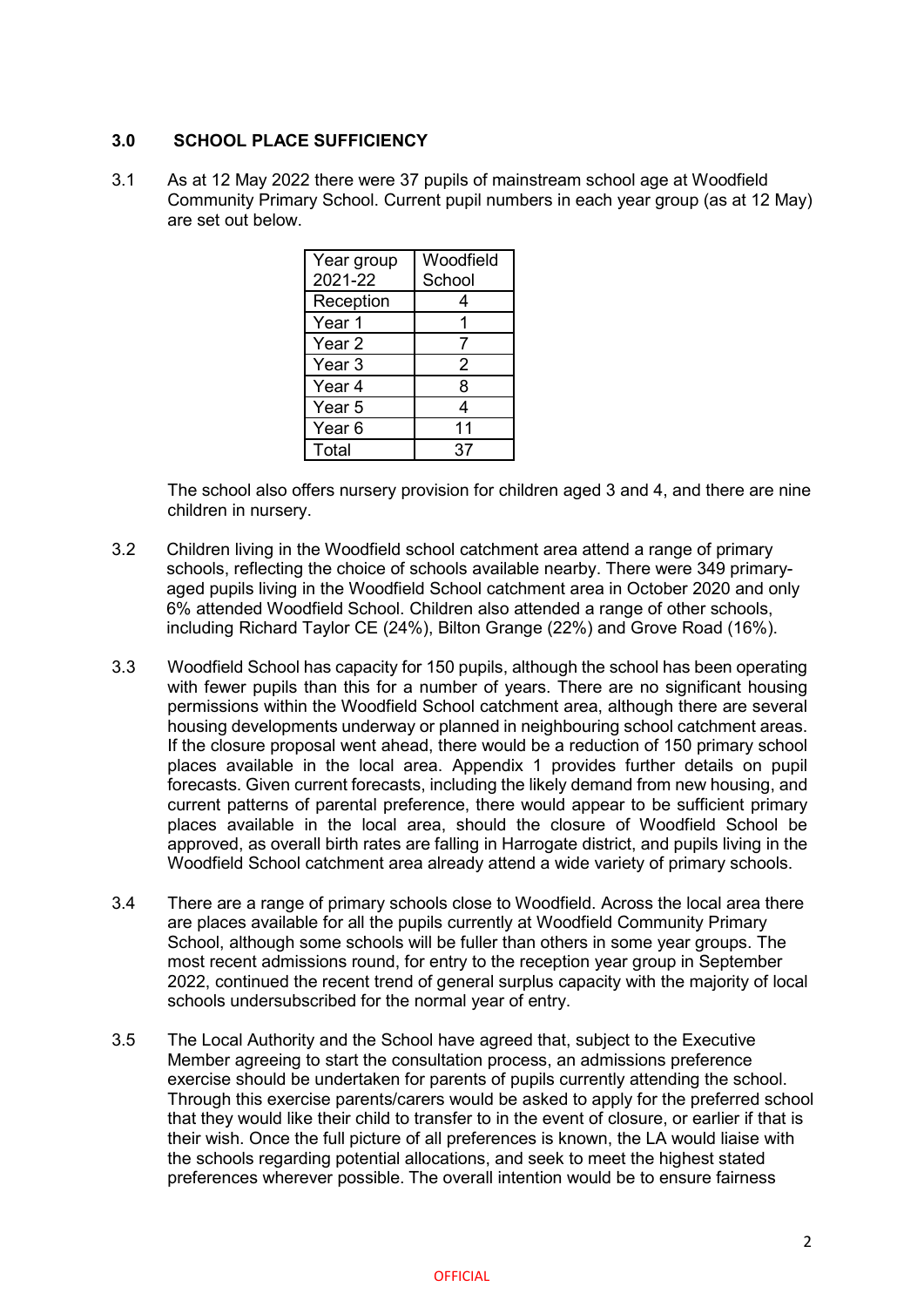around the school transfer process in the event that a decision is ultimately taken to close the School. It would allow the Local Authority to apply consideration of admissions criteria to each request and avoid first come first served. Applying this coordinated preference exercise approach would achieve that, provide parents/carers with the support that has been requested, and reduce the period of uncertainty for families.

- 3.6 The catchment area of an existing school or schools would, in the event of closure, need to be extended to include the current Woodfield Community Primary School catchment area. Views on which school or schools would be most appropriate will be invited during the consultation period. Options for consideration could include:
	- The whole of the current Woodfield School catchment area to become part of the catchment area for Grove Road Primary School
	- The whole of the current Woodfield School catchment area to become part of the catchment area for Bilton Grange Primary School
	- Some form of shared or split arrangement involving both Grove Road and Bilton Grange Schools.

# **4.0 FINANCIAL IMPLICATIONS**

4.1 Pupil numbers determine the level of funding that a school receives. Woodfield School has projected in-year budget deficits of £96.8k in the financial year 2021/22, £66.3k in 2022/23 and £86.8k in 2023/24, and a forecast cumulative budget deficit of £75.8k in 2021/22, £142.1k in 2022/23, and £228.9k in 2023/24.

# **5.0 LEGAL IMPLICATIONS**

**.** 

- 5.1 These proposals would follow the DfE's statutory guidance for proposers and decision makers. [1](#page-2-0)
- 5.[2](#page-2-1) Under the schools causing concern guidance and related legislation.<sup>2</sup> any maintained school like Woodfield that has been judged inadequate by Ofsted is required to become a sponsored academy. The Regional Schools Commissioner has been unable to secure an Academy Trust to sponsor Woodfield School due to viability concerns. Where the Secretary of State considers that a school would not be viable as an academy, it is expected the local authority will close the school and the Secretary of State can direct them to do so if necessary. An academy order can also be revoked where a school has been re-inspected by Ofsted and judged Good or Outstanding, and the Secretary of State is satisfied that the improvement can be sustained without the support of a strong sponsor. As noted above, while Ofsted has recognised the improvements that have been made at Woodfield, the current leadership arrangements can only be temporary.

<span id="page-2-0"></span><sup>1</sup> DfE, *Making significant changes ('prescribed alterations') to maintained schools Statutory guidance for proposers and decision-makers* (Oct 2018) and *Opening and closing maintained schools Statutory guidance for proposers and decision-makers* (Nov 2019).

<span id="page-2-1"></span><sup>2</sup> DfE, *Schools causing concern Guidance for local authorities and Regional Schools Commissioners on how to work with schools to support improvements to educational performance, and on using their intervention powers* (March 2022).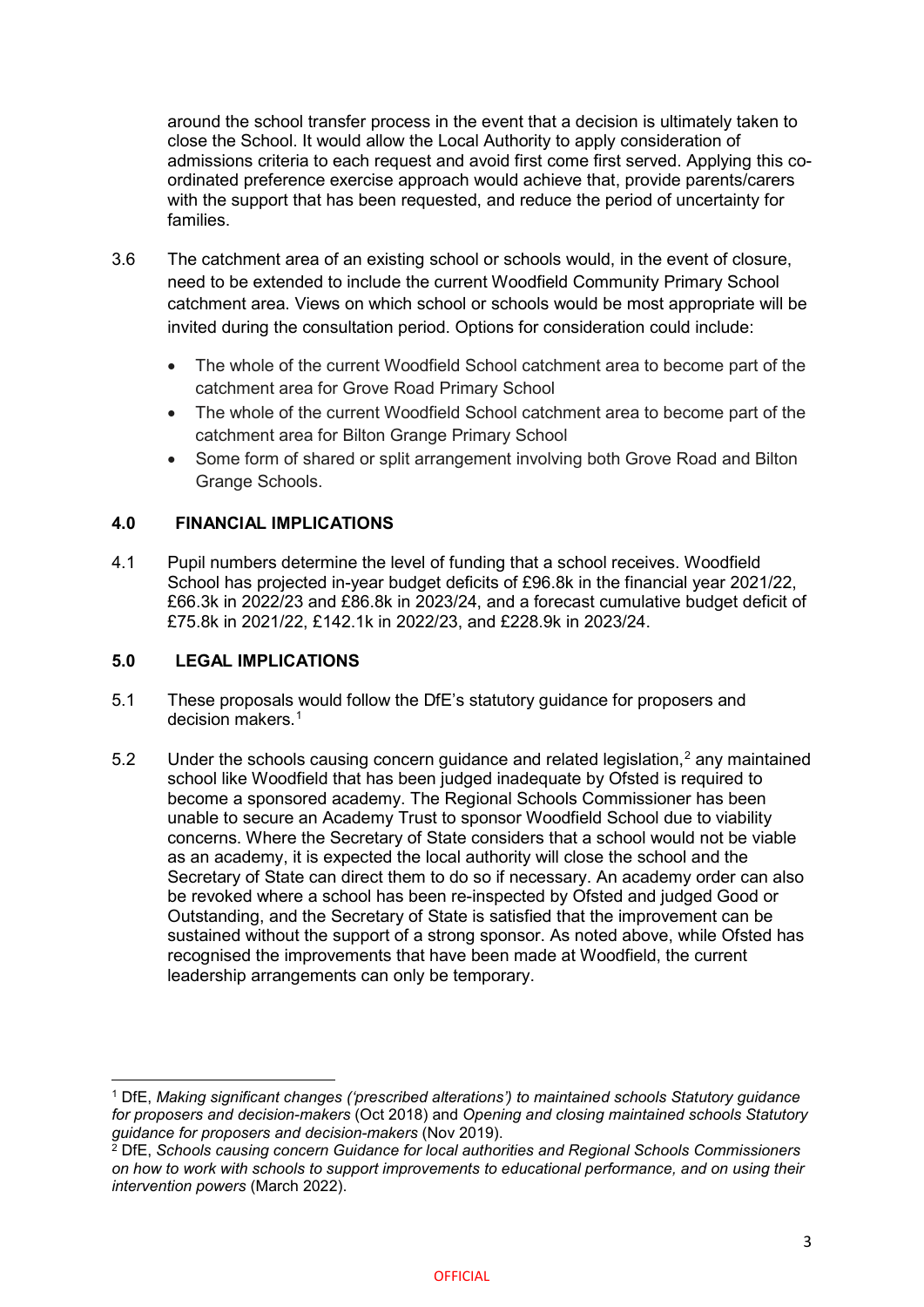# **6.0 PROPOSED CONSULTATION PROCESS AND TIMESCALES**

- 6.1 A draft consultation document is being prepared, and will be presented at the meeting.
- 6.2 The closure proposal would follow the timescale below:

| Executive Member approval<br>to consult                                                                                                     | Tues 24 May 2022                                                      |  |  |  |  |  |  |  |
|---------------------------------------------------------------------------------------------------------------------------------------------|-----------------------------------------------------------------------|--|--|--|--|--|--|--|
| Call in period ends                                                                                                                         | 1 June                                                                |  |  |  |  |  |  |  |
| Consultation period including<br>public meetings                                                                                            | Mon $6$ June $-4$ July 2022<br>(4 weeks in term time)                 |  |  |  |  |  |  |  |
| Executive decision to publish<br>statutory notices<br>(lf<br>approved the following<br>timetable would apply)                               | <b>Tues 19 July 2022</b>                                              |  |  |  |  |  |  |  |
| Call in period ends                                                                                                                         | 27 July 2022                                                          |  |  |  |  |  |  |  |
| <b>Statutory Notices published</b><br>(4 weeks for representations<br>to be made)                                                           | Thurs 8 September<br>(Harrogate Advertiser<br>published on Thursdays) |  |  |  |  |  |  |  |
| Representation period starts                                                                                                                | Thurs 8 September                                                     |  |  |  |  |  |  |  |
| Representation period ends                                                                                                                  | Thurs 6 October                                                       |  |  |  |  |  |  |  |
| Final decision by County<br>Council's Executive (or by<br>the Executive Member if<br>there are no objections to the<br>statutory proposals) | Tuesday 18 October                                                    |  |  |  |  |  |  |  |
| Call in period ends                                                                                                                         | 26 October                                                            |  |  |  |  |  |  |  |
| Implementation of proposals                                                                                                                 | 31 December 2022                                                      |  |  |  |  |  |  |  |

- 6.3 Given the urgency of the position and the need to provide as much clarity as possible to parents before the summer holidays, it is proposed to conduct a public consultation for four weeks during term time rather than the conventional six week period usually followed by the County Council. A shorter consultation period is also considered appropriate in this case as the challenges facing Woodfield School have recently been set out during consultation on the rejected amalgamation proposal. The DfE statutory guidance on Opening and Closing Schools does not prescribe a timescale for this consultation and states 'It is for the proposer to determine the nature and length of the consultation'.
- 6.4 The County Council is the employer for staff at Woodfield Community Primary School and a separate HR consultation process for staff and their professional associations will follow.
- 6.5 Parents at Woodfield School were notified on 12 May 2022 of the decision by the governing body to ask the County Council to consult on a closure proposal. A set of frequently asked questions will be issued by Local Authority Officers to help answer general queries about the proposal.
- 6.6 The County Council owns the school site, which also accommodates Bilton and Woodfield Community Library, Harrogate Bilton children and family hub, and Oak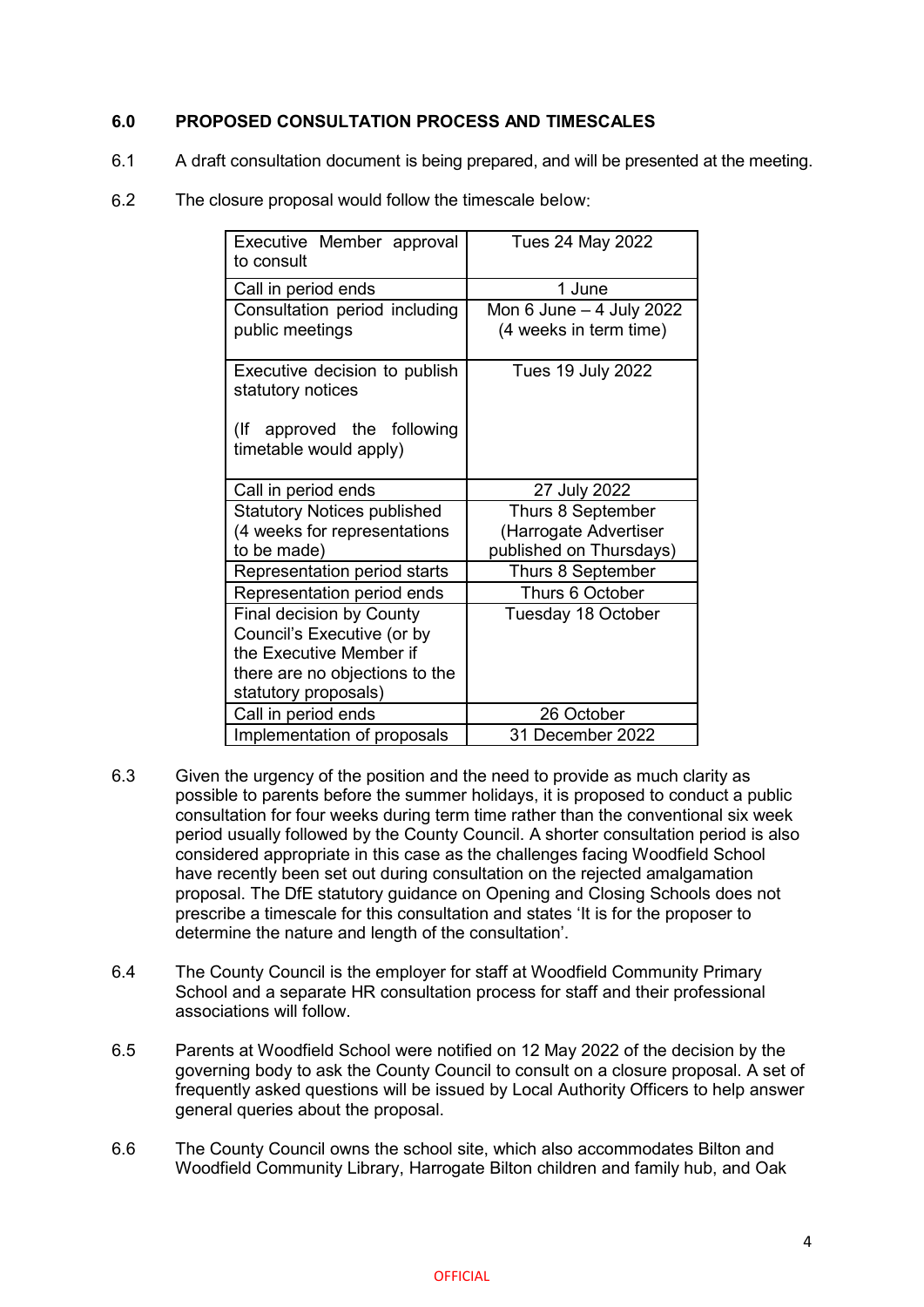Beck House. Decisions about the future use of the school premises will be taken after the closure proposal has been determined.

# **7.0 RECOMMENDATIONS**

- 7.1 The Executive Member for Education and Skills is recommended to give approval to consult publicly on:
	- proposals to close Woodfield Community Primary School in Harrogate from 31 December 2022
	- the potential catchment area arrangements that would apply from January 2023 in the event of closure

STUART CARLTON CORPORATE DIRECTOR – CHILDREN AND YOUNG PEOPLE'S SERVICE.

Report prepared by John Lee, Strategic Planning Officer

Appendix 1: Pupil forecasts

Background papers:

Report to CYPS Executive Members 23 November 2021

Report to Executive 22 February 2022

Report to Executive 19 April 2022